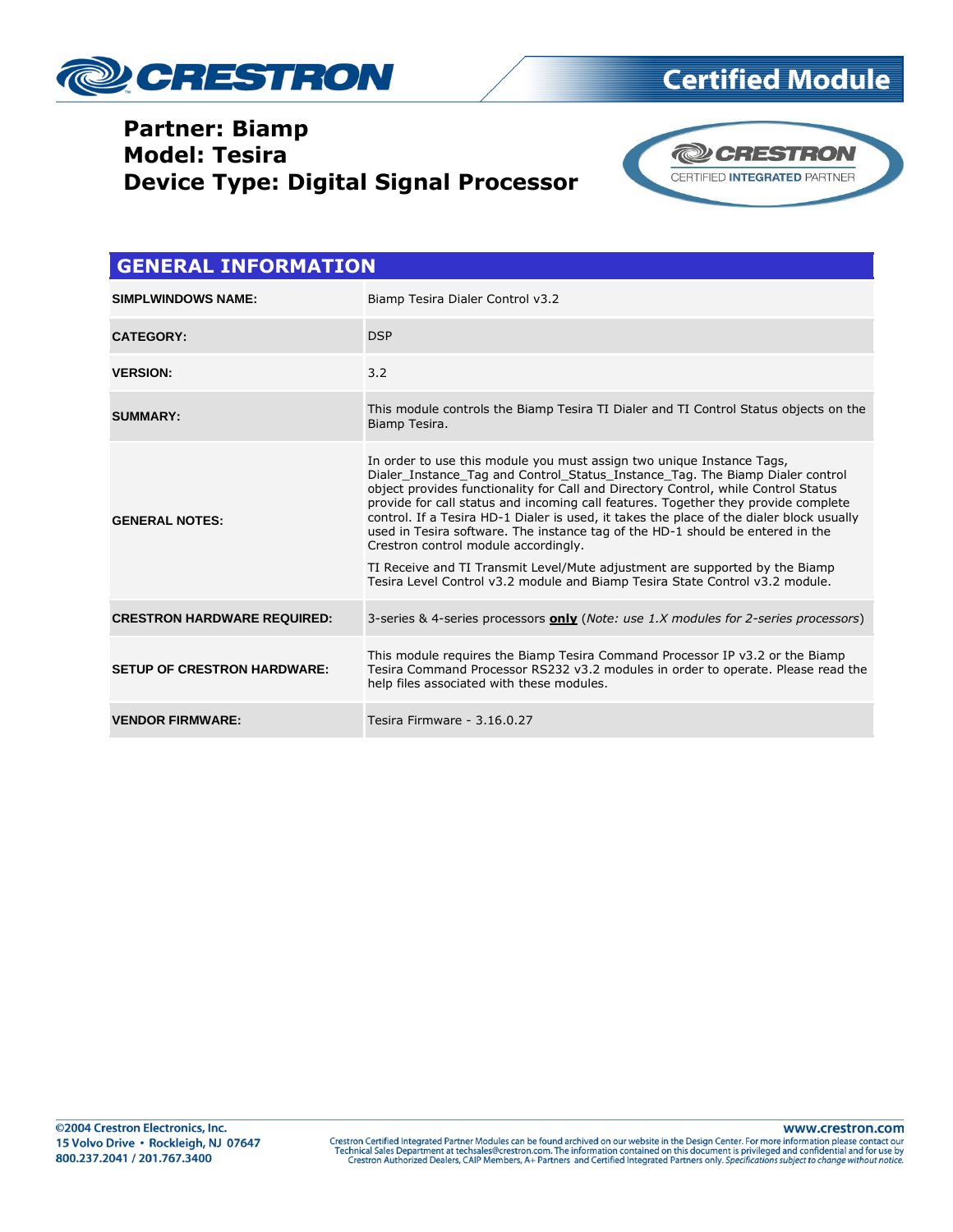

#### **Partner: Biamp Model: Tesira Device Type: Digital Signal Processor**



**Certified Module** 

| <b>PARAMETER:</b>           |                                                                                                                                                                                                                                                                                |
|-----------------------------|--------------------------------------------------------------------------------------------------------------------------------------------------------------------------------------------------------------------------------------------------------------------------------|
| Dialer Instance Tag         | Dialer Instance Tag is the unique name of the Biamp Tesira TI Dialer object you<br>wish to control.<br>Note: If your Instance Tag has spaces in its name, surround the name with quotes<br>using the \x22 hex escape sequence. Example: \x22My Name\x22                        |
| Control Status Instance Tag | Control Status Instance Tag is the unique name of the Biamp Tesira TI Control<br>Status object you wish to control.<br>Note: If your Instance Tag has spaces in its name, surround the name with quotes<br>using the $\x22$ hex escape sequence. Example: $\x22My$ Name $\x22$ |
| <b>Command Processor ID</b> | Setting to indicate the ID for the command processor that this module will register<br>itself with.                                                                                                                                                                            |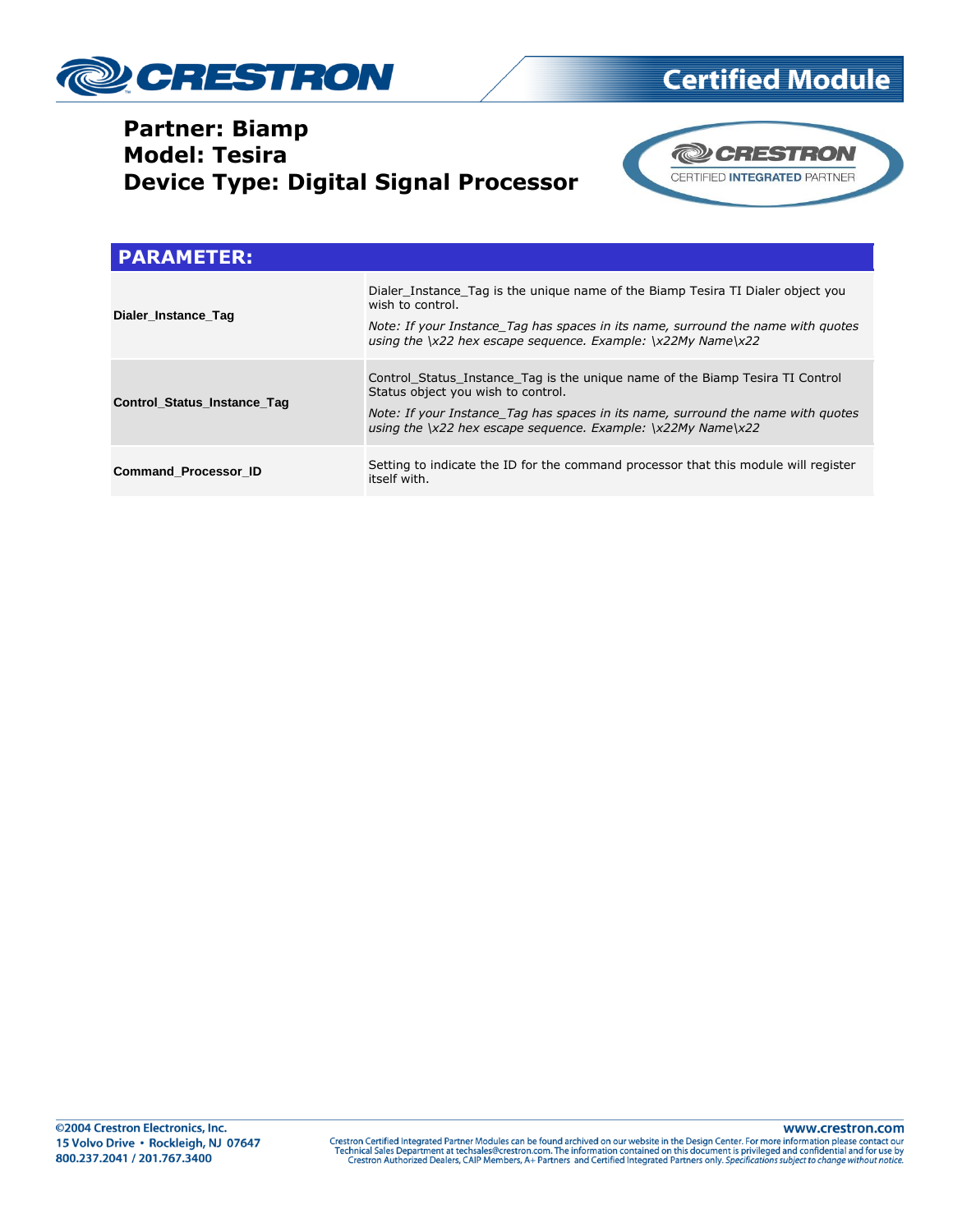

## **Partner: Biamp Model: Tesira Device Type: Digital Signal Processor**



| <b>CONTROL:</b>                |             |                                                                                                                                                                                                    |
|--------------------------------|-------------|----------------------------------------------------------------------------------------------------------------------------------------------------------------------------------------------------|
| Poll_Dialer                    | D           | Pulse to poll for items that are not handled by subscriptions. A subscription is a<br>process of registering for unsolicited messages. Some Biamp Tesira Control<br>objects have this capability.  |
| On_Hook, Off_Hook, Toggle_Hook | D           | Pulse to control Hook.                                                                                                                                                                             |
| Answer                         | D           | Pulse to answer call.                                                                                                                                                                              |
| Flash                          | D           | Pulse to perform Hook-Flash.                                                                                                                                                                       |
| <b>Redial</b>                  | D           | Pulse to redial last call.                                                                                                                                                                         |
| End                            | D           | Pulse to end the call.                                                                                                                                                                             |
| Auto_Answer_On, Off, Toggle    | D           | Pulse to control Auto-Answer.                                                                                                                                                                      |
| Get_Caller_ID_Basic            | D           | Pulse to request basic call ID information. Must have an active incoming call.                                                                                                                     |
| Get Caller ID Full             | D           | Pulse to request full call ID information. Must have an active incoming call.                                                                                                                      |
| Keypad_0-9, Star, Pound, Comma | D           | Pulse to enter digits 0-9,* and # or comma(Pause) to Keypad_Text for dialing. If<br>there is an active call, DTMF tones will be transmitted automatically.                                         |
| Keypad_Clear, BackSpace        | D           | Pulse to edit Keypad_Text.                                                                                                                                                                         |
| <b>Keypad_Dial</b>             | D           | Pulse to Dial Keypad_Text.                                                                                                                                                                         |
| Keypad_DialEnteredText         | D           | Pulse to Dial "Keypad_EnteredText"                                                                                                                                                                 |
| Keypad_EnteredText             | S           | Enter phone number to dial. Use "Keypad_DialEnteredText" to dial this field.                                                                                                                       |
| Select Directory Item *        | D           | Pulse to select a displayed directory item. Will assign directory item for display to<br>Selected_Directory_Item_Name_Text and Select_Directory_Item_Num_Text.                                     |
| Dial Selected Directory Item   | D           | Pulse to dial directory entry displayed in Selected_Directory_Item_Name_Text and<br>Select_Directory_Item_Num_Text.                                                                                |
| Select_Directory_Save_Location | A           | Setting this value will pick the location in the directory to edit an entry. Valid values<br>are 1d through 16d.                                                                                   |
| Directory_Save_Name_Text       | S           | Setting this value will assign the display text of the directory item location assigned<br>by Select_Directory_Save_Location. Save_Directory_Item must be pulsed in order<br>to finalize the save. |
| Directory_Save_Num_Text        | $\mathsf S$ | Setting this value will assign the phone number of the directory item location<br>assigned by Select_Directory_Save_Location. Save_Directory_Item must be                                          |

www.crestron.com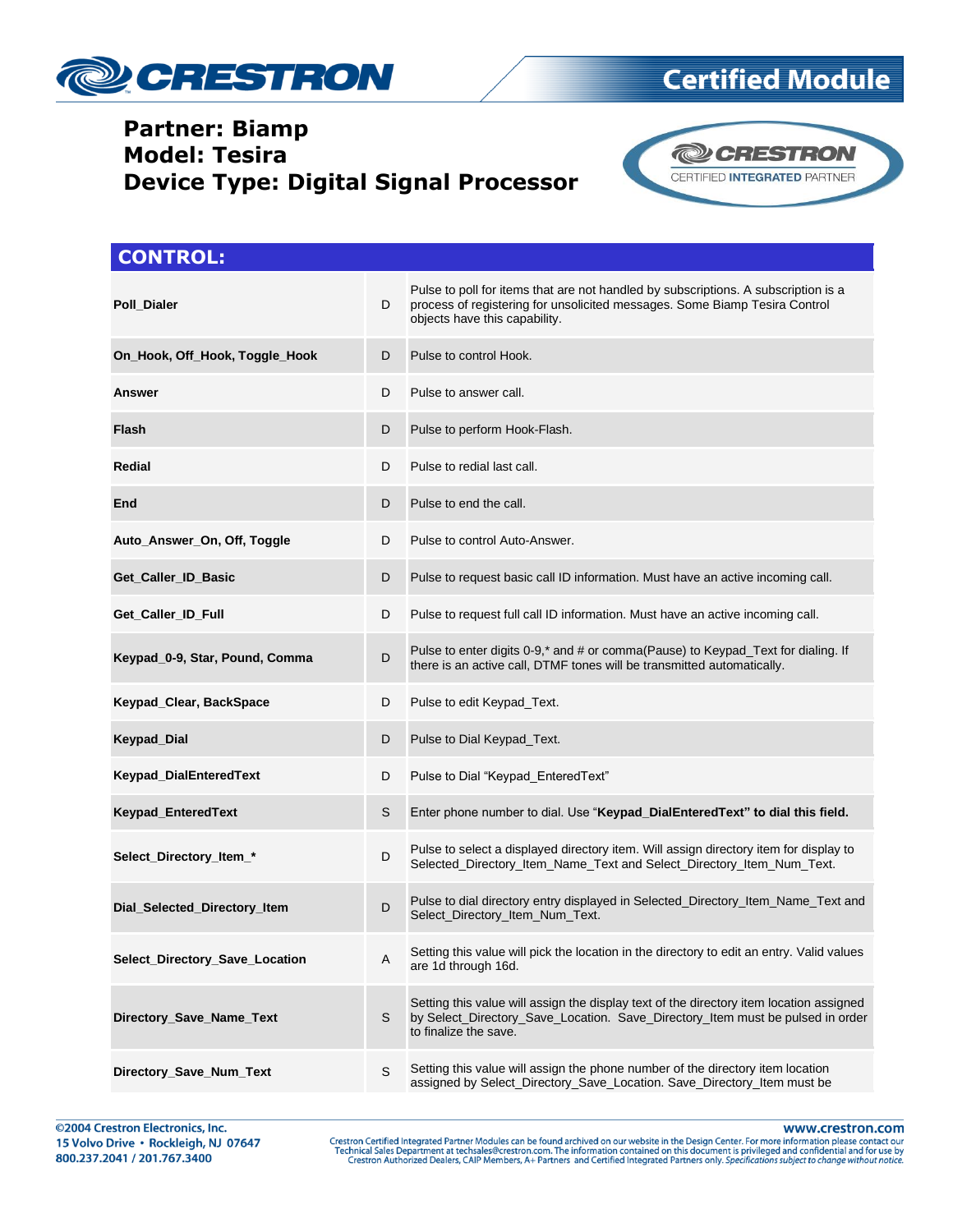

## **Partner: Biamp Model: Tesira Device Type: Digital Signal Processor**



**Certified Module** 

|                      |   | pulsed in order to finalize the save.                                                                                                |
|----------------------|---|--------------------------------------------------------------------------------------------------------------------------------------|
| Save_Directory_Entry | D | Pulse to save Directory_Save_Name_Text and Directory_Save_Num_Text to the directory item assigned by Select_Directory_Save_Location. |
| Enable               | D | Set High: Control Module Enabled.<br>Set Low: Control Module Disabled.<br>Note: Use a 1 for normal operation.                        |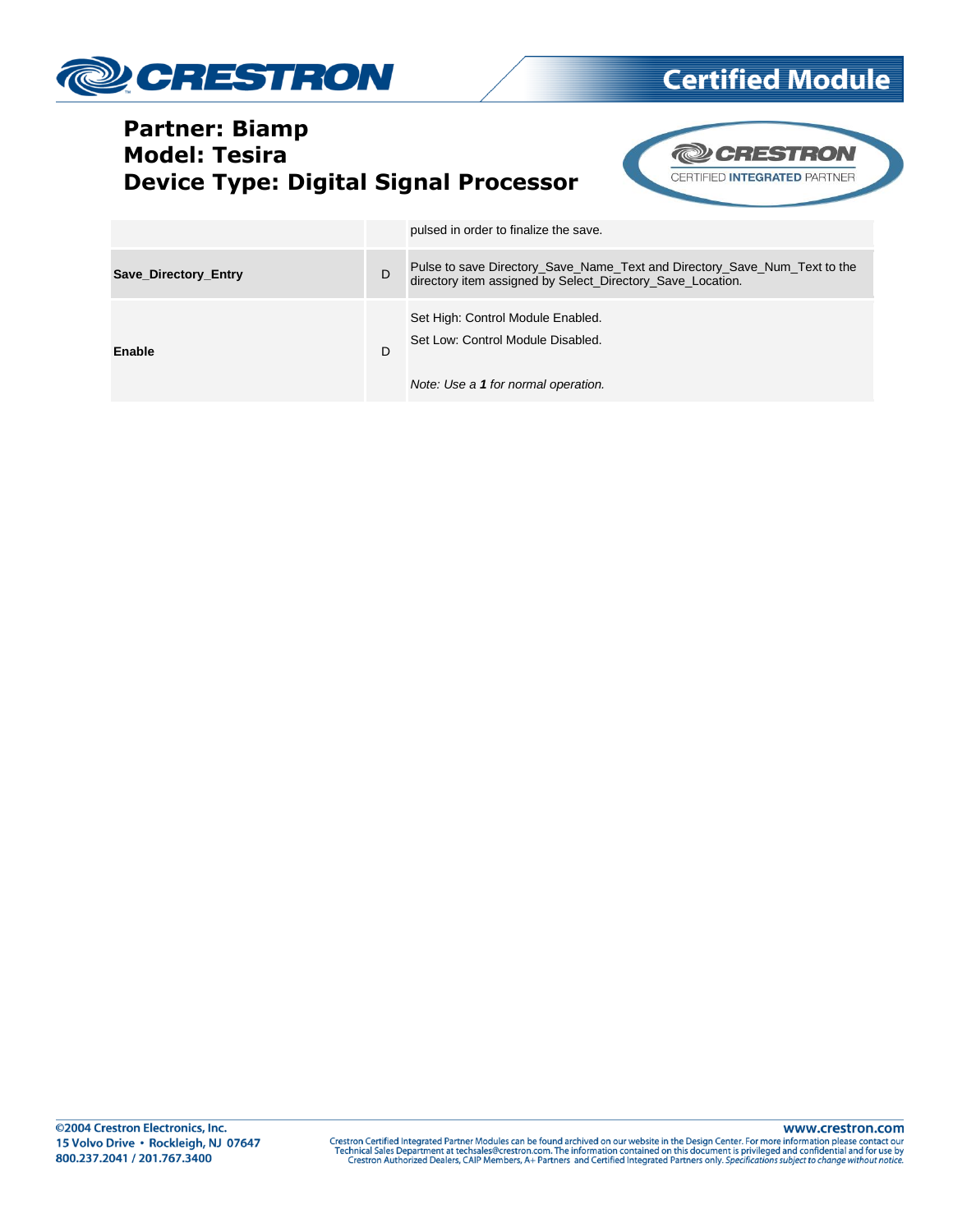

## **Partner: Biamp Model: Tesira Device Type: Digital Signal Processor**



| <b>FEEDBACK:</b>                    |   |                                                                                                                                                                                                                                          |
|-------------------------------------|---|------------------------------------------------------------------------------------------------------------------------------------------------------------------------------------------------------------------------------------------|
| <b>Is Initialized</b>               | D | Signal is high to indicate the module has successfully received all required<br>responses from its initializing queries.                                                                                                                 |
| Is_On_Hook, Is_Off_Hook             | D | Indicates hook status.                                                                                                                                                                                                                   |
| Is Dialing                          | D | Indicates dialing is in progress.                                                                                                                                                                                                        |
| Has_Incoming_Call                   | D | Indicates incoming call.                                                                                                                                                                                                                 |
| Last_Number_Dialed_Text             | S | Displays last number called.                                                                                                                                                                                                             |
| Auto_Answer_Is_On                   | D | Indicates Auto-Answer is enabled.                                                                                                                                                                                                        |
| Auto_Answer_Is_Off                  | D | Indicates Auto-Answer is disabled.                                                                                                                                                                                                       |
| Call_ID_Num_Text, Call_ID_Name_Text | S | Displays caller ID information. Must pulse either Get_Caller_ID_Basic or<br>Get_Caller_ID_Full during an incoming call in order to see the current values.                                                                               |
| Keypad_Text                         | S | Displays the current entered telephone number.                                                                                                                                                                                           |
| Directory_Name_*_Text               | S | Displays the name at the given directory index.                                                                                                                                                                                          |
| Directory_Number_*_Text             | S | Displays the number at the given directory index.                                                                                                                                                                                        |
| Selected_Directory_Item             | A | Indicates the index for the currently selected directory item.                                                                                                                                                                           |
| Selected_Directory_Item_Name_Text   | S | Displays the name of the currently selected directory item.                                                                                                                                                                              |
| Selected_Directory_Item_Num_Text    | S | Displays the number of the currently selected directory item.                                                                                                                                                                            |
| <b>Is Quarantined</b>               | D | Signal is high to indicate that a component has failed to initialize because of<br>configuration issues. The Command Processor will attempt to initialize the<br>quarantined component again when a new connection has been established. |

www.crestron.com